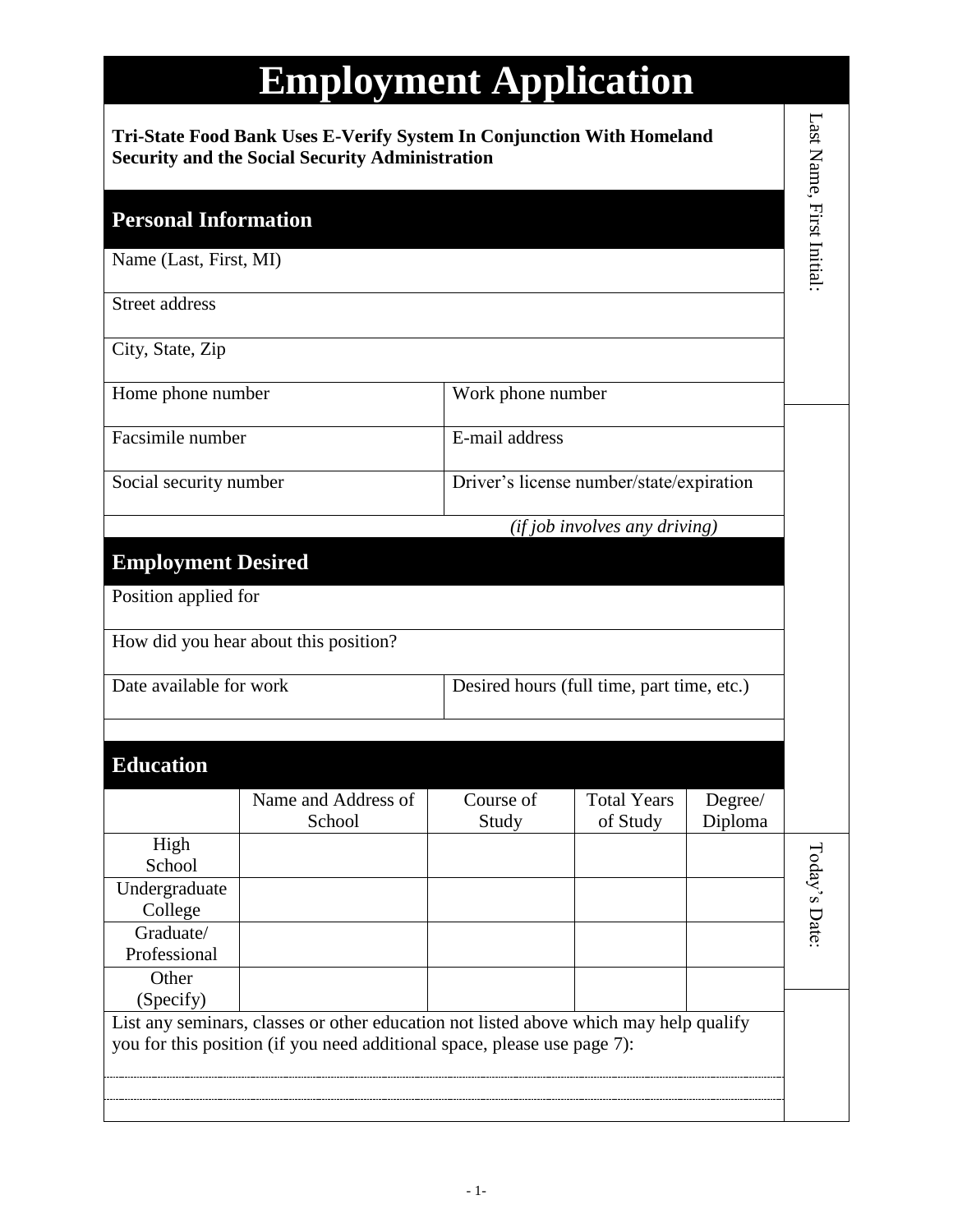### **Employment History**

List below all present and past employers over the past ten years, starting with your **most recent** employer. Account for all periods of unemployment. You must complete this section even if attaching a resume. May we contact your current employer?  $\Box$  YES  $\Box$  NO

| Employer (current $\Box$ Yes $\Box$ No) |               | <b>Start</b>                 | End    | Essential job functions of |
|-----------------------------------------|---------------|------------------------------|--------|----------------------------|
|                                         |               | Date                         | Date   | final position             |
| Address                                 |               |                              |        |                            |
|                                         |               |                              |        | 1.                         |
| City, State, Zip                        |               | <b>Starting</b>              | Ending |                            |
|                                         |               | Salary                       | Salary | 2.                         |
| Phone number                            |               |                              |        |                            |
|                                         |               |                              |        | 3.                         |
| Fax number                              | Supervisor(s) |                              |        |                            |
|                                         |               |                              |        | $\overline{4}$             |
| Job position(s)                         |               | E-mail address of supervisor |        |                            |
|                                         |               |                              |        |                            |
| Reason(s) for leaving                   |               |                              |        |                            |
|                                         |               |                              |        |                            |

What value did you add to this company or its customers?

| Employer                                                 |               | <b>Start</b>                 | End    | Essential job functions of |
|----------------------------------------------------------|---------------|------------------------------|--------|----------------------------|
|                                                          |               | Date                         | Date   | final position             |
| Address                                                  |               |                              |        |                            |
|                                                          |               |                              |        | 1.                         |
| City, State, Zip                                         |               | <b>Starting</b>              | Ending |                            |
|                                                          |               | Salary                       | Salary | 2.                         |
| Phone number                                             |               |                              |        |                            |
|                                                          |               |                              |        | 3.                         |
| Fax number                                               | Supervisor(s) |                              |        |                            |
|                                                          |               |                              |        | 4.                         |
| Job position(s)                                          |               | E-mail address of supervisor |        |                            |
| Reason(s) for leaving                                    |               |                              |        |                            |
|                                                          |               |                              |        |                            |
| What value did you add to this company or its customers? |               |                              |        |                            |
|                                                          |               |                              |        |                            |
|                                                          |               |                              |        |                            |
|                                                          |               |                              |        |                            |

*[PLEASE CONTINUE ON NEXT PAGE]*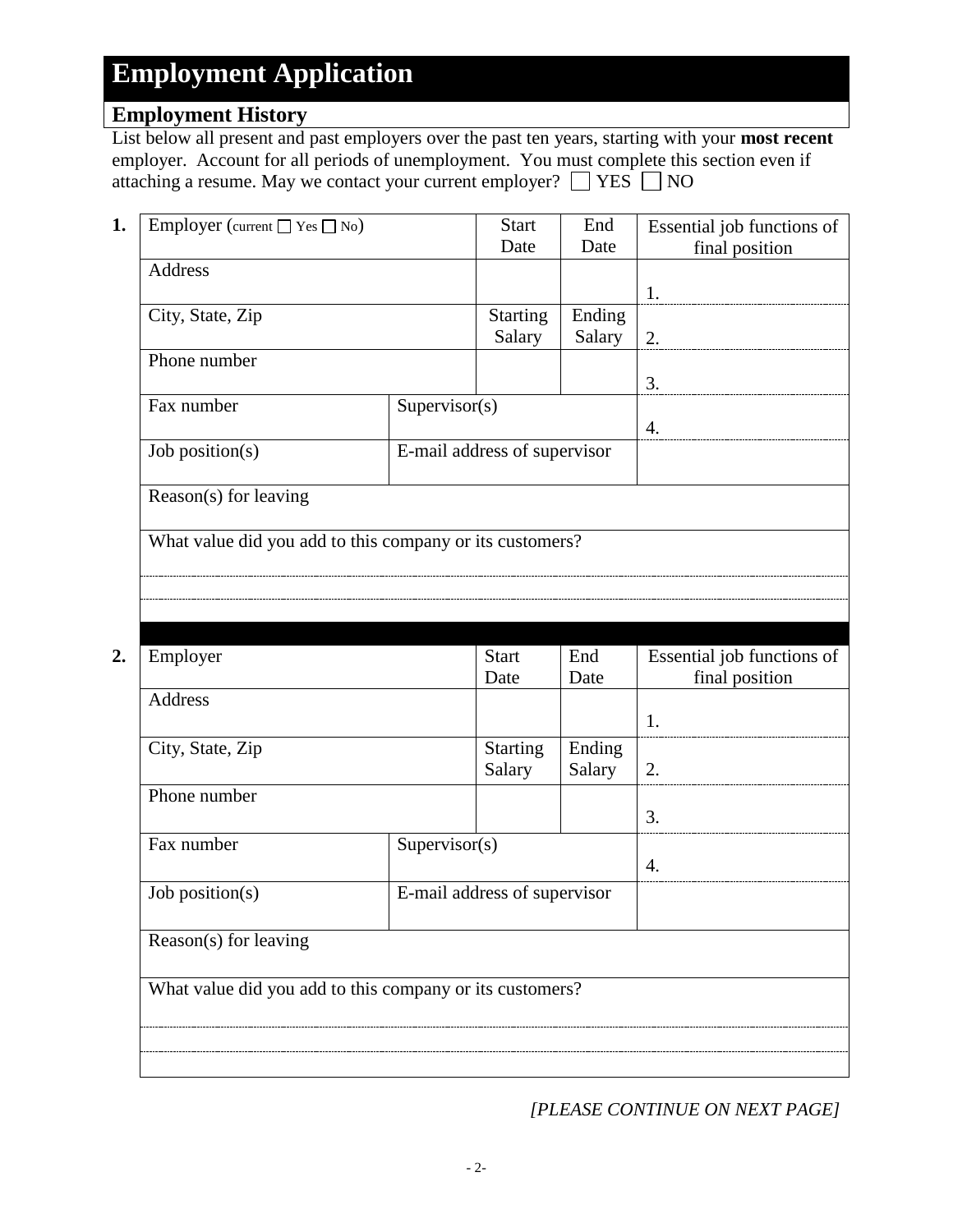### **Employment History**

**3.** Employer Start Date End Date Essential job functions of final position Address 1. City, State, Zip Starting Salary Ending Salary  $\vert$  2. Phone number 3. Fax number Supervisor(s) 4. Job position(s) E-mail address of supervisor Reason(s) for leaving What value did you add to this company or its customers? **4.** Employer Start Date End Date Essential job functions of final position Address 1. City, State, Zip Starting Salary Ending Salary  $\vert$  2. Phone number 3. Fax number Supervisor(s) 4. Job position(s) E-mail address of supervisor Reason(s) for leaving What value did you add to this company or its customers?

*[PLEASE CONTINUE ON NEXT PAGE]*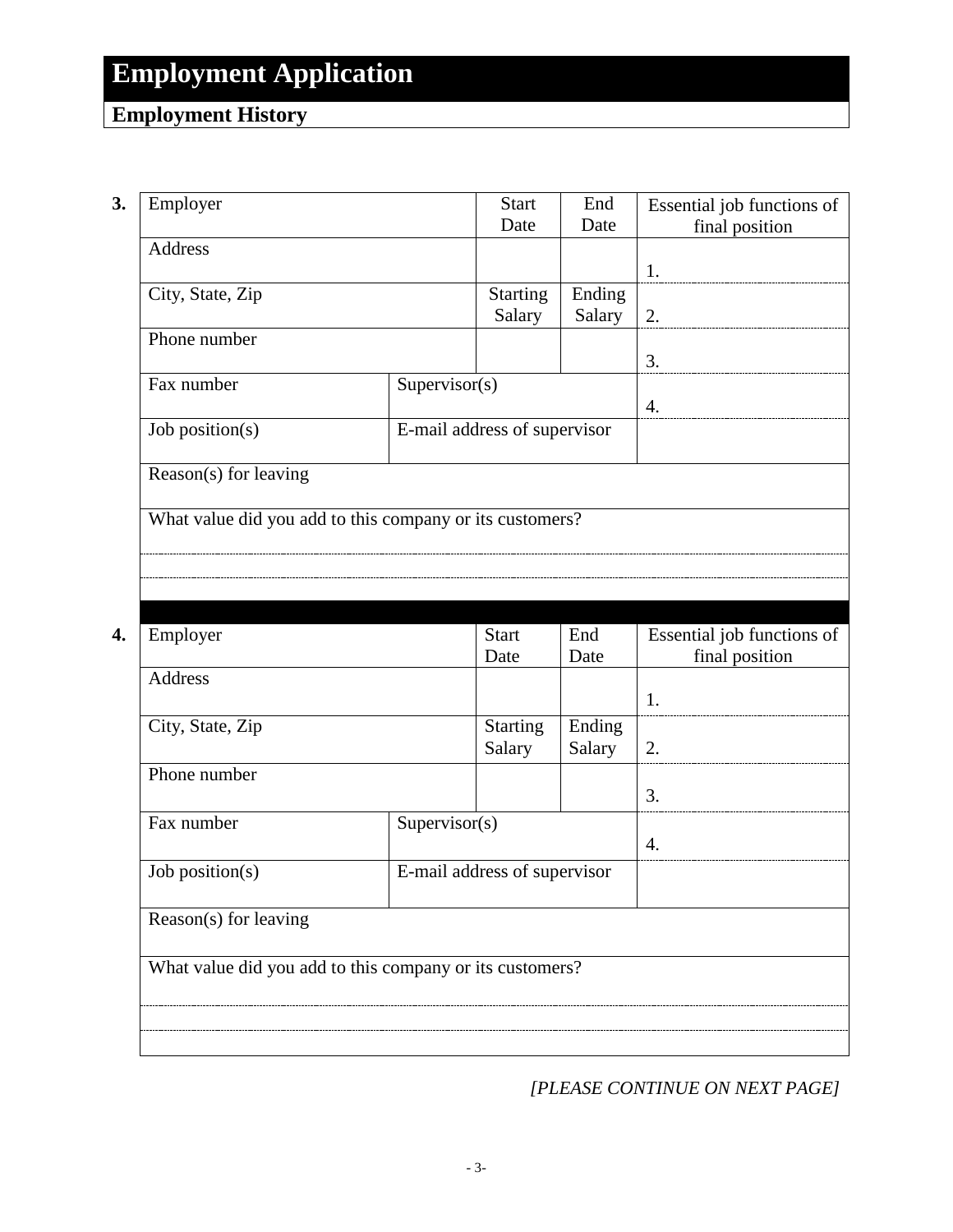## **Employment History**

|                                                          |                          | <b>Start</b>                 | End              | Essential job functions of |
|----------------------------------------------------------|--------------------------|------------------------------|------------------|----------------------------|
| Employer                                                 |                          | Date                         | Date             | final position             |
| <b>Address</b>                                           |                          |                              |                  |                            |
|                                                          |                          |                              |                  | 1.                         |
| City, State, Zip                                         |                          | <b>Starting</b>              | Ending           |                            |
|                                                          |                          | Salary                       | Salary           | 2.                         |
| Phone number                                             |                          |                              |                  |                            |
|                                                          |                          |                              |                  | 3.                         |
|                                                          | Supervisor<br>Fax number |                              |                  |                            |
|                                                          |                          |                              |                  | 4.                         |
| Job position(s)                                          |                          | E-mail address of supervisor |                  |                            |
|                                                          |                          |                              |                  |                            |
| Reason(s) for leaving                                    |                          |                              |                  |                            |
|                                                          |                          |                              |                  |                            |
|                                                          |                          |                              |                  |                            |
| What value did you add to this company or its customers? |                          |                              |                  |                            |
|                                                          |                          |                              |                  |                            |
|                                                          |                          |                              |                  |                            |
|                                                          |                          |                              |                  |                            |
|                                                          |                          |                              |                  |                            |
| Employer                                                 |                          | <b>Start</b><br>Date         | End<br>Date      | Essential job functions of |
| <b>Address</b>                                           |                          |                              |                  | final position             |
|                                                          |                          |                              |                  | 1.                         |
|                                                          |                          |                              |                  |                            |
| City, State, Zip                                         |                          | <b>Starting</b><br>Salary    | Ending<br>Salary | 2.                         |
| Phone number                                             |                          |                              |                  |                            |
|                                                          |                          |                              |                  | 3.                         |
| Fax number                                               | Supervisor               |                              |                  |                            |

Reason(s) for leaving

What value did you add to this company or its customers?

Job position(s) E-mail address of supervisor

*[PLEASE CONTINUE ON NEXT PAGE]*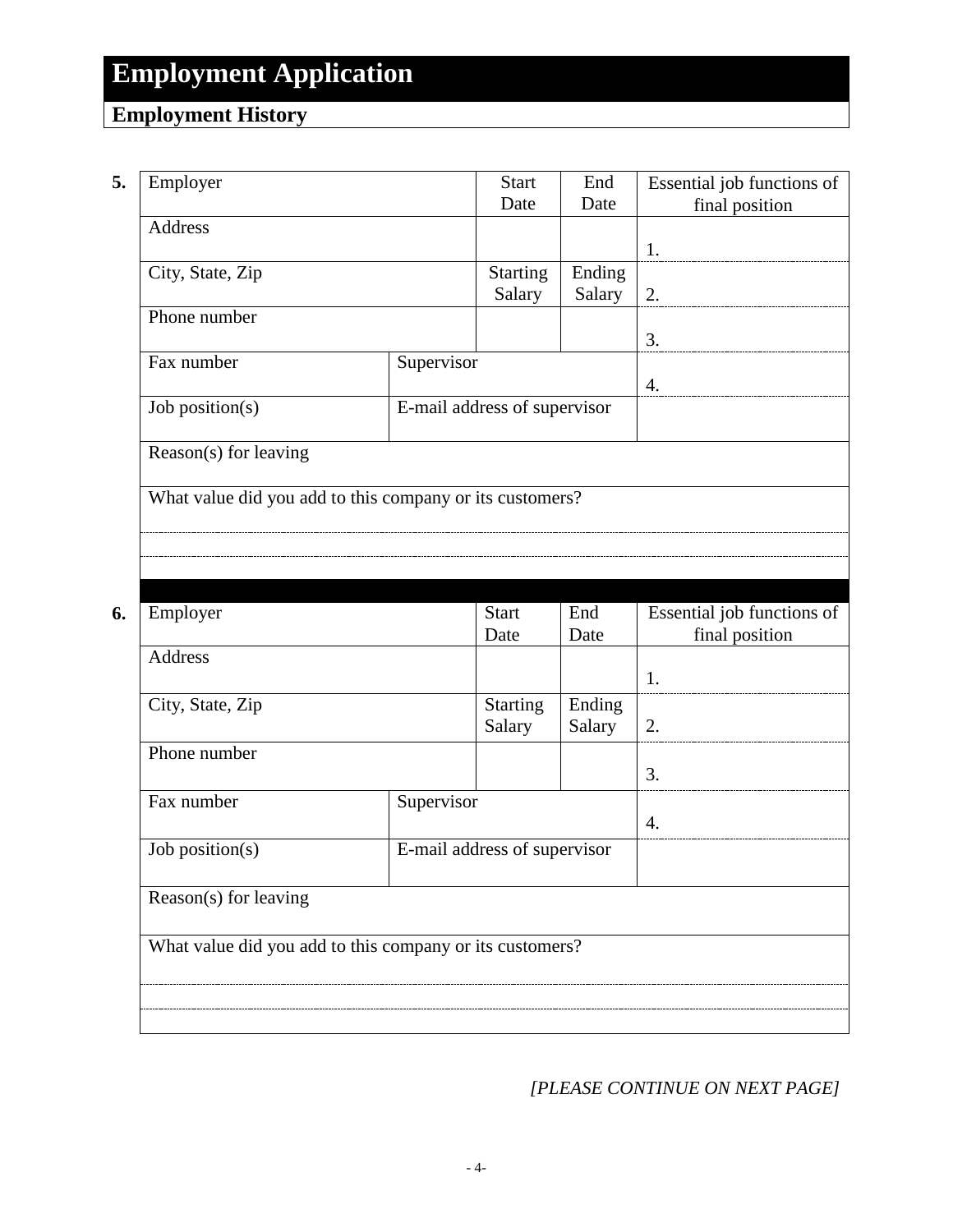| <b>Employment Application</b>                                     |  |        |      |                                                                                                     |
|-------------------------------------------------------------------|--|--------|------|-----------------------------------------------------------------------------------------------------|
| <b>Additional Information</b>                                     |  |        |      |                                                                                                     |
|                                                                   |  |        |      |                                                                                                     |
| List any professional, trade,                                     |  |        |      |                                                                                                     |
| business or civic activities                                      |  |        |      |                                                                                                     |
| and offices held. You may                                         |  |        |      |                                                                                                     |
| exclude membership that<br>would reveal gender, race,             |  |        |      |                                                                                                     |
| religion, national origin,                                        |  |        |      |                                                                                                     |
| ancestry, age, disability or                                      |  |        |      |                                                                                                     |
| any other protected status.                                       |  |        |      |                                                                                                     |
|                                                                   |  |        |      |                                                                                                     |
|                                                                   |  |        |      | List any languages other than English that you can speak, read or write that could be of benefit to |
| the position applied for:                                         |  |        | Good | Fair                                                                                                |
|                                                                   |  | Fluent |      |                                                                                                     |
| Speak<br>Read                                                     |  |        |      |                                                                                                     |
| Write                                                             |  |        |      |                                                                                                     |
|                                                                   |  |        |      |                                                                                                     |
|                                                                   |  |        |      |                                                                                                     |
|                                                                   |  |        |      |                                                                                                     |
| Identify formal job training                                      |  |        |      |                                                                                                     |
| that relates to this position:                                    |  |        |      |                                                                                                     |
|                                                                   |  |        |      |                                                                                                     |
|                                                                   |  |        |      |                                                                                                     |
|                                                                   |  |        |      |                                                                                                     |
|                                                                   |  |        |      |                                                                                                     |
| Identify what skills or                                           |  |        |      |                                                                                                     |
| certification you possess                                         |  |        |      |                                                                                                     |
| related to this position:                                         |  |        |      |                                                                                                     |
|                                                                   |  |        |      |                                                                                                     |
|                                                                   |  |        |      |                                                                                                     |
| If you are hired, what value<br>would you add to our<br>company?: |  |        |      |                                                                                                     |
|                                                                   |  |        |      |                                                                                                     |
|                                                                   |  |        |      |                                                                                                     |
|                                                                   |  |        |      |                                                                                                     |
|                                                                   |  |        |      |                                                                                                     |
|                                                                   |  |        |      |                                                                                                     |
| Describe what you believe                                         |  |        |      |                                                                                                     |
| are the most unique features                                      |  |        |      |                                                                                                     |
| of your work history:                                             |  |        |      |                                                                                                     |
|                                                                   |  |        |      |                                                                                                     |
|                                                                   |  |        |      |                                                                                                     |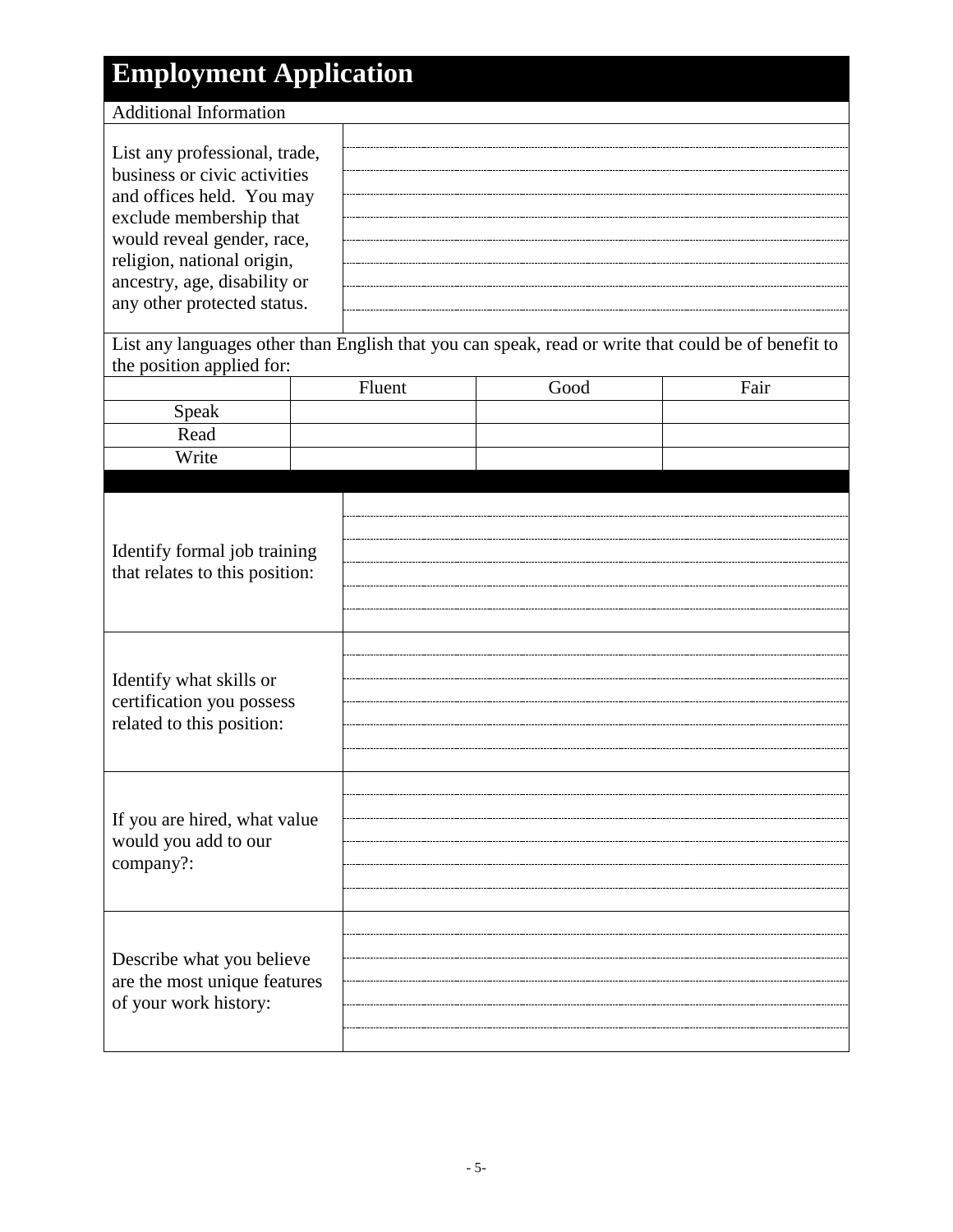| <b>Employment Application</b>                                                                                                                                                                                               |                                           |                                           |
|-----------------------------------------------------------------------------------------------------------------------------------------------------------------------------------------------------------------------------|-------------------------------------------|-------------------------------------------|
| <b>Additional Information</b>                                                                                                                                                                                               |                                           |                                           |
| Have you ever been employed with this company before?<br>If Yes, when?                                                                                                                                                      | $\Box$ Yes                                | $\square$ No                              |
| Do you have any friends or relatives employed by this company?<br>If Yes, please provide their names and relationship to you:                                                                                               | $\Box$ Yes                                | $\square$ No                              |
| Are you currently employed?<br>May we contact your employer?<br>Are you currently on "lay off" status and subject to recall?                                                                                                | $\Box$ Yes<br>$\square$ Yes<br>$\Box$ Yes | $\Box$ No<br>$\square$ No<br>$\square$ No |
| If you are under 18 years of age, can you provide proof of your eligibility to<br>work?                                                                                                                                     | $\Box$ Yes                                | $\Box$ No                                 |
| If hired, can you provide proof of U.S. citizenship or proof of your legal right<br>to work in the U.S.?                                                                                                                    | $\Box$ Yes                                | $\square$ No                              |
| Are you able to perform all of the essential functions of the job for which you<br>are applying with or without reasonable accommodation?                                                                                   | $\Box$ Yes                                | $\square$ No                              |
| If hired, are there any accommodations the company would need to provide so $\square$ Yes<br>that you can perform all those essential functions and duties of the position<br>being applied for?<br>If Yes, please explain: |                                           | $\square$ No                              |
| If driving is a requirement of the position applied for, have you in the last 7<br>years been convicted of Driving Under the Influence "(DUI)"                                                                              | $\Box$ Yes                                | $\square$ No<br>$\Box$ N/A                |
| If hired, do you have a reliable means of transportation to and from work?                                                                                                                                                  | $\Box$ Yes                                | $\square$ No                              |
| If hired, would you be able to travel or work overtime as needed?                                                                                                                                                           | $\Box$ Yes                                | $\square$ No                              |
| Have you ever been convicted of a felony or misdemeanor?<br>If Yes, please explain:                                                                                                                                         | $\Box$ Yes                                | $\square$ No                              |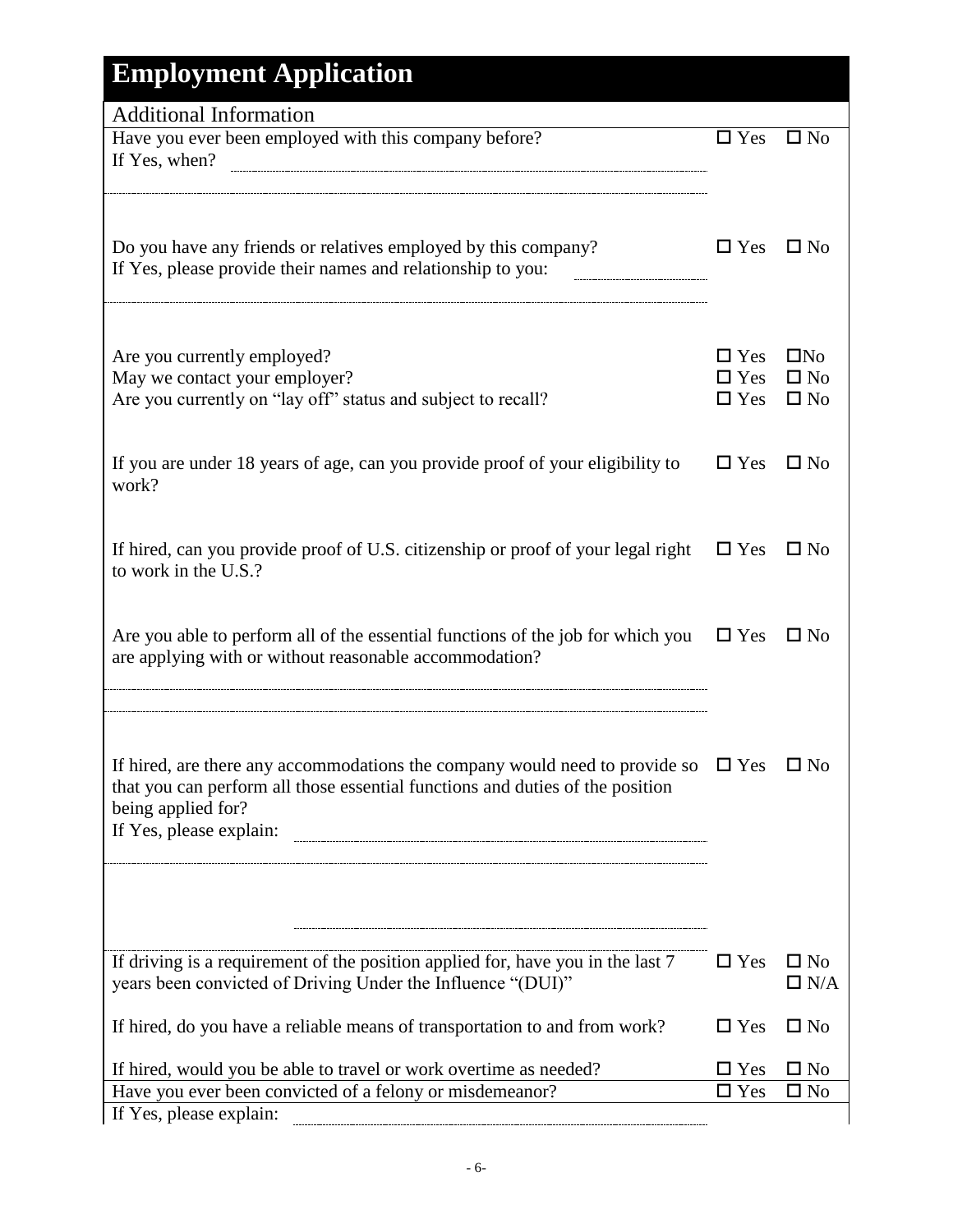### References

List below three persons not related to you who have knowledge of your work performance within the last 5 years

| Name                    |                                                                                         | Occupation                         |
|-------------------------|-----------------------------------------------------------------------------------------|------------------------------------|
| Company name            | Address                                                                                 |                                    |
| Telephone               | E-mail                                                                                  | Relationship & years<br>acquainted |
| Name                    |                                                                                         | Occupation                         |
| Company name            | Address                                                                                 |                                    |
| Telephone               | E-mail                                                                                  | Relationship & years<br>acquainted |
| Name                    |                                                                                         | Occupation                         |
| Company name            | Address                                                                                 |                                    |
| Telephone               | E-mail                                                                                  | Relationship & years<br>acquainted |
| <b>Additional Space</b> |                                                                                         |                                    |
| application             | Additional space provided to expand on any points or questions asked previously in this |                                    |
|                         |                                                                                         |                                    |
|                         |                                                                                         |                                    |
|                         |                                                                                         |                                    |
|                         |                                                                                         |                                    |
|                         |                                                                                         |                                    |
|                         |                                                                                         |                                    |
|                         |                                                                                         |                                    |

### *PLEASE USE ADDITIONAL PAPER IF NECESSARY*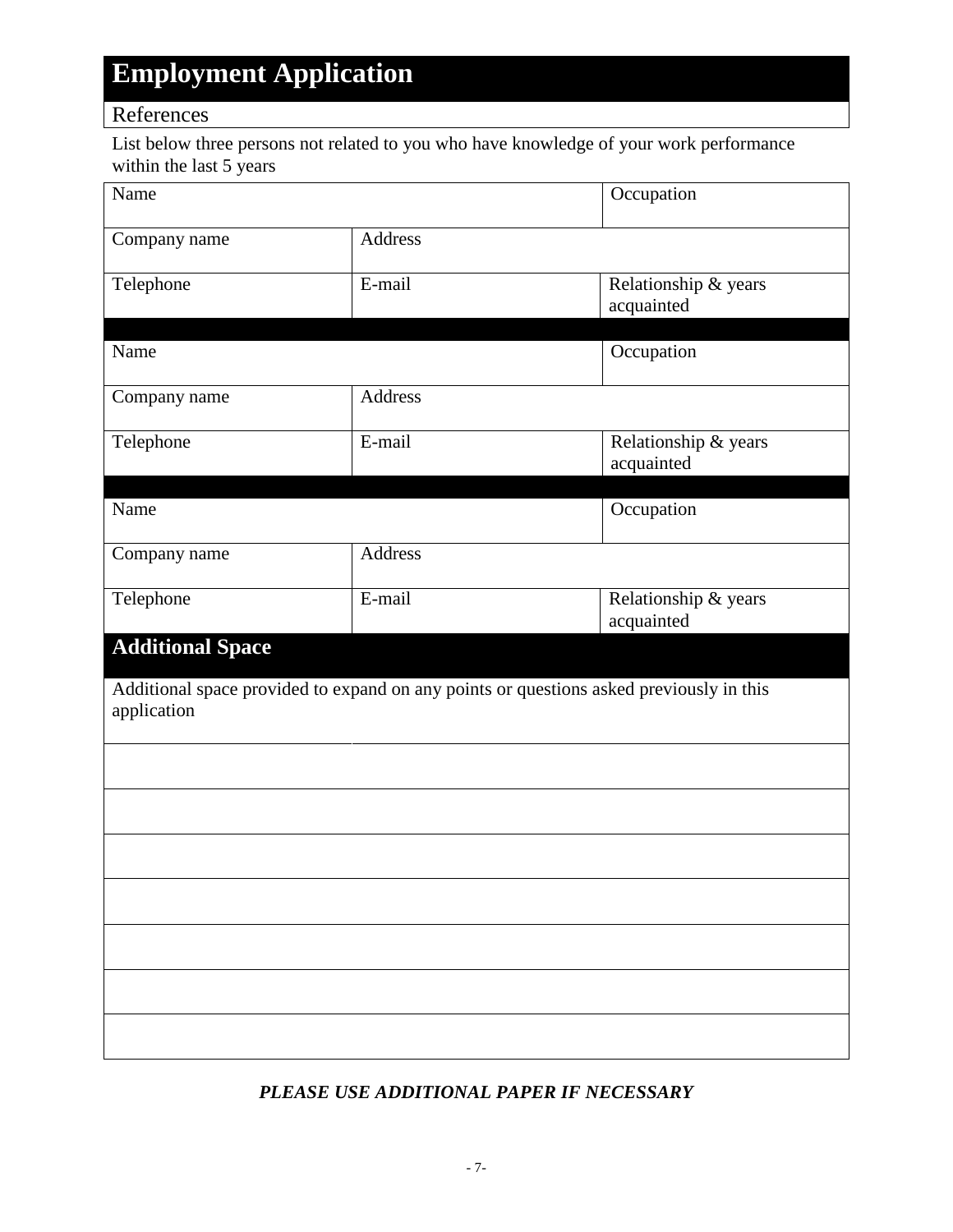#### *Please read each statement closely and initial each acknowledging your understanding*

#### **Equal Employment Opportunity Statement**

This company is committed to the principles of equal employment opportunity and is committed to make employment decisions based on merit. We are committed to complying with all Federal, State and local laws providing for equal employment opportunities, as well as all laws related to terms and conditions of employment. The Company desires to maintain a work environment that is free of sexual harassment and discrimination due to race, religion, color, national origin, physical or mental disability, age or any other status protected by Federal, State or local laws. The Company will make reasonable efforts to accommodate those physical or mental limitations of an otherwise qualified employee unless undue hardship would result for the company.

In accordance with Federal civil rights law and U.S. Department of Agriculture (USDA) civil rights regulations and policies, the USDA, its Agencies, offices, and employees, and institutions participating in or administering USDA programs are prohibited from discriminating based on race, color, national origin, sex, disability, age, or reprisal or retaliation for prior civil rights activity in any program or activity conducted or funded by USDA.

Persons with disabilities who require alternative means of communication for program information (e.g. Braille, large print, audiotape, American Sign Language, etc.), should contact the Agency (State or local) where they applied for benefits. Individuals who are deaf, hard of hearing or have speech disabilities may contact USDA through the Federal Relay Service at (800) 877-8339. Additionally, program information may be made available in languages other than English. To file a program complaint of discrimination, complete the [USDA Program Discrimination Complaint](http://www.ocio.usda.gov/sites/default/files/docs/2012/Complain_combined_6_8_12.pdf)  [Form,](http://www.ocio.usda.gov/sites/default/files/docs/2012/Complain_combined_6_8_12.pdf) (AD-3027) found online at: [http://www.ascr.usda.gov/complaint\\_filing\\_cust.html,](http://www.ascr.usda.gov/complaint_filing_cust.html) and at any USDA office, or write a letter addressed to USDA and provide in the letter all of the information requested in the form. To request a copy of the complaint form, call (866) 632-9992. Submit your completed form or letter to USDA by: (1) mail: U.S. Department of Agriculture, Office of the Assistant Secretary for Civil Rights, 1400 Independence Avenue, SW, Washington, D.C. 20250- 9410; (2) fax: (202) 690-7442; or (3) email: program.intake@usda.gov. This institution is an equal opportunity provider

#### **Discrimination and Sexual Harassment Policy Statement**

This Company will not tolerate any form of unlawful discrimination, including sexual harassment. Any employee who engages in unlawful discrimination or sexual harassment will be subject to appropriate discipline, up to and including termination. Prohibited sexual harassment is defined as follows: Unwelcome sexual advances, requests for sexual favors and other verbal or physical conduct of a sexual nature constitutes sexual harassment when (1) submission to such conduct is made whether explicitly or implicitly a term or condition of an individual's employment; (2) Submission to or action of such conduct by an individual is used as the basis for employment decisions affecting such individuals; or (3) Such conduct has the purpose or effect of unreasonably interfering with an individual's work performance or creating an intimidating, hostile or offensive work environment.